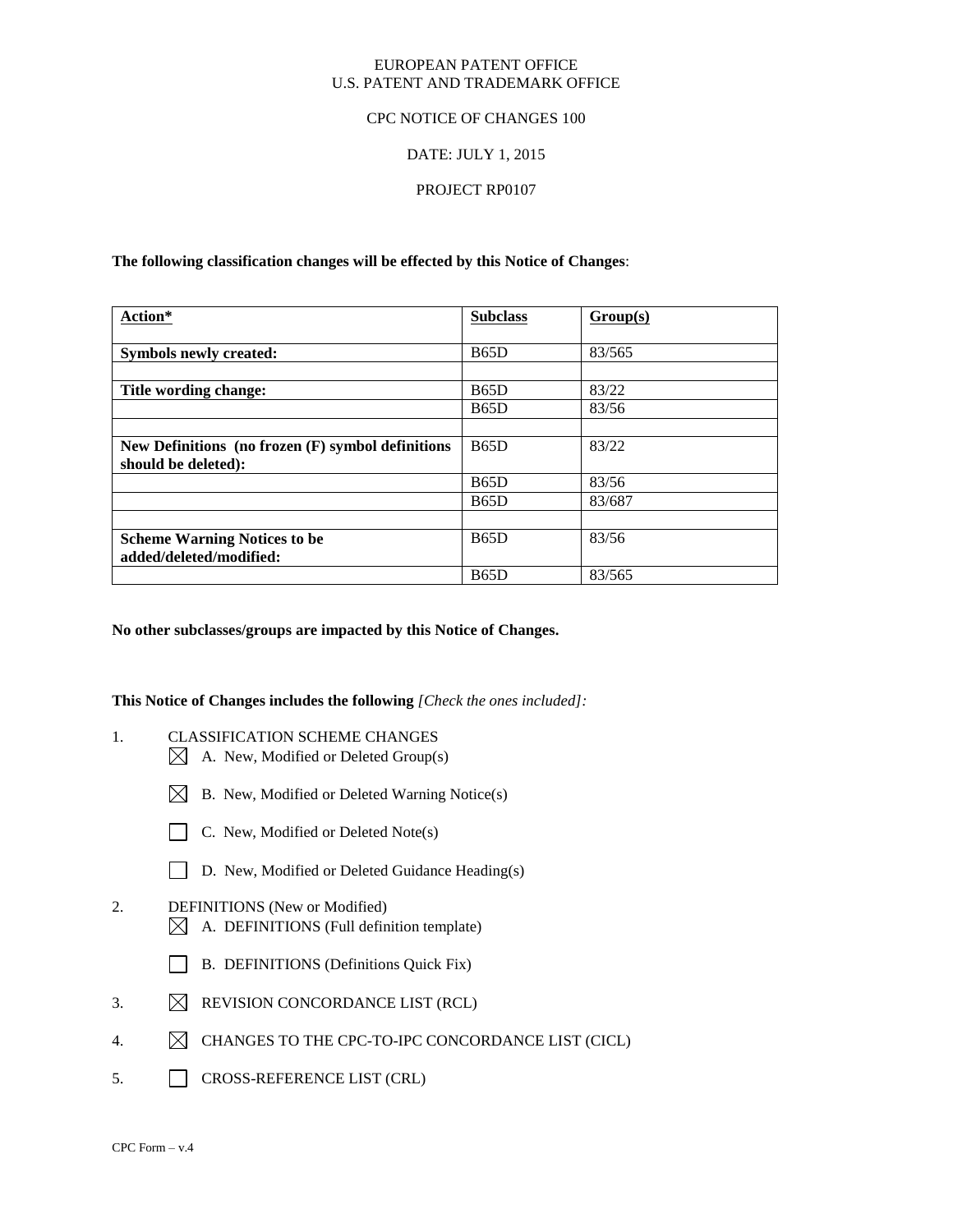#### DATE: JULY 1, 2015

#### PROJECT RP0107

#### 1. CLASSIFICATION SCHEME CHANGES

#### A. New, Modified or Deleted Group(s)

#### **SUBCLASS B65D - CONTAINERS FOR STORAGE OR TRANSPORT OF ARTICLES OR MATERIALS, e.g. BAGS, BARRELS, BOTTLES, BOXES, CANS, CARTONS, CRATES, DRUMS, JARS, TANKS, HOPPERS, FORWARDING CONTAINERS; ACCESSORIES, CLOSURES, OR FITTINGS THEREFOR; PACKAGING ELEMENTS; PACKAGES**

| $Type*$       | <b>Symbol</b> | Indent<br><b>Level</b><br><b>Number</b><br>of dots<br>(e.g. 0, 1,<br>2) | <b>Title</b><br>(new or modified)<br>"CPC only" text should normally be<br>enclosed in {curly brackets}**                                | Transferred to <sup>#</sup> |
|---------------|---------------|-------------------------------------------------------------------------|------------------------------------------------------------------------------------------------------------------------------------------|-----------------------------|
| M             | B65D83/22     | 3                                                                       | with means to disable actuation<br>(B65D50/00 takes precedence)                                                                          |                             |
| $\mathcal{C}$ | B65D83/56     | 2                                                                       | {with means for preventing delivery, e.g.}<br>shut-off when inverted { (actuating means<br>with means to disable actuation<br>B65D83/22) | B65D83/56<br>B65D83/565     |
| N             | B65D83/565    | 3                                                                       | the delivery-preventing means being<br>responsive to the orientation of the<br>container                                                 |                             |

\*N = new entries where reclassification into entries is involved; C = entries with modified file scope where reclassification of documents from the entries is involved;  $Q =$  new entries which are firstly populated with documents via administrative transfers from deleted (D) entries. Afterwards, the transferred documents into the Q entry will either stay or be moved to more appropriate entries, as determined by intellectual reclassification; E= existing entries with enlarged file scope, which receive documents from C or D entries, e.g. when a limiting reference is removed from the entry title; M = entries with no change to the file scope (no reclassification);  $\overline{D}$  = deleted entries; F = frozen entries will be deleted once reclassification of documents from the entries is completed;  $U =$  entries that are unchanged.

NOTES:

- \*\*No {curly brackets} are used for titles in CPC only subclasses, e.g. C12Y, A23Y; 2000 series symbol titles of groups found at the end of schemes (orthogonal codes); or the  $\overline{Y}$  section titles. The {curly brackets} are used for 2000 series symbol titles found interspersed throughout the main trunk schemes (breakdown codes).
- For U groups, the minimum requirement is to include the U group located immediately prior to the N group or N group array, in order to show the N group hierarchy and improve the readability and understanding of the scheme. Always include the symbol, indent level and title of the U group in the table above.
- All entry types should be included in the scheme changes table above for better understanding of the overall scheme change picture. Symbol, indent level, and title are required for all types except "D" which requires only a symbol.
- #"Transferred to" column must be completed for all C, D, F, and Q type entries. F groups will be deleted once reclassification is completed.
- When multiple symbols are included in the "Transferred to" column, avoid using ranges of symbols in order to be as precise as possible.
- For administrative transfer of documents, the following text should be used: "< administrative transfer to XX>" or "<administrative transfer to XX and YY simultaneously>" when administrative transfer of the same documents is to more than one place.
- Administrative transfer to main trunk groups is assumed to be "invention information", unless otherwise indicated, and to 2000 series groups is assumed to be "additional information".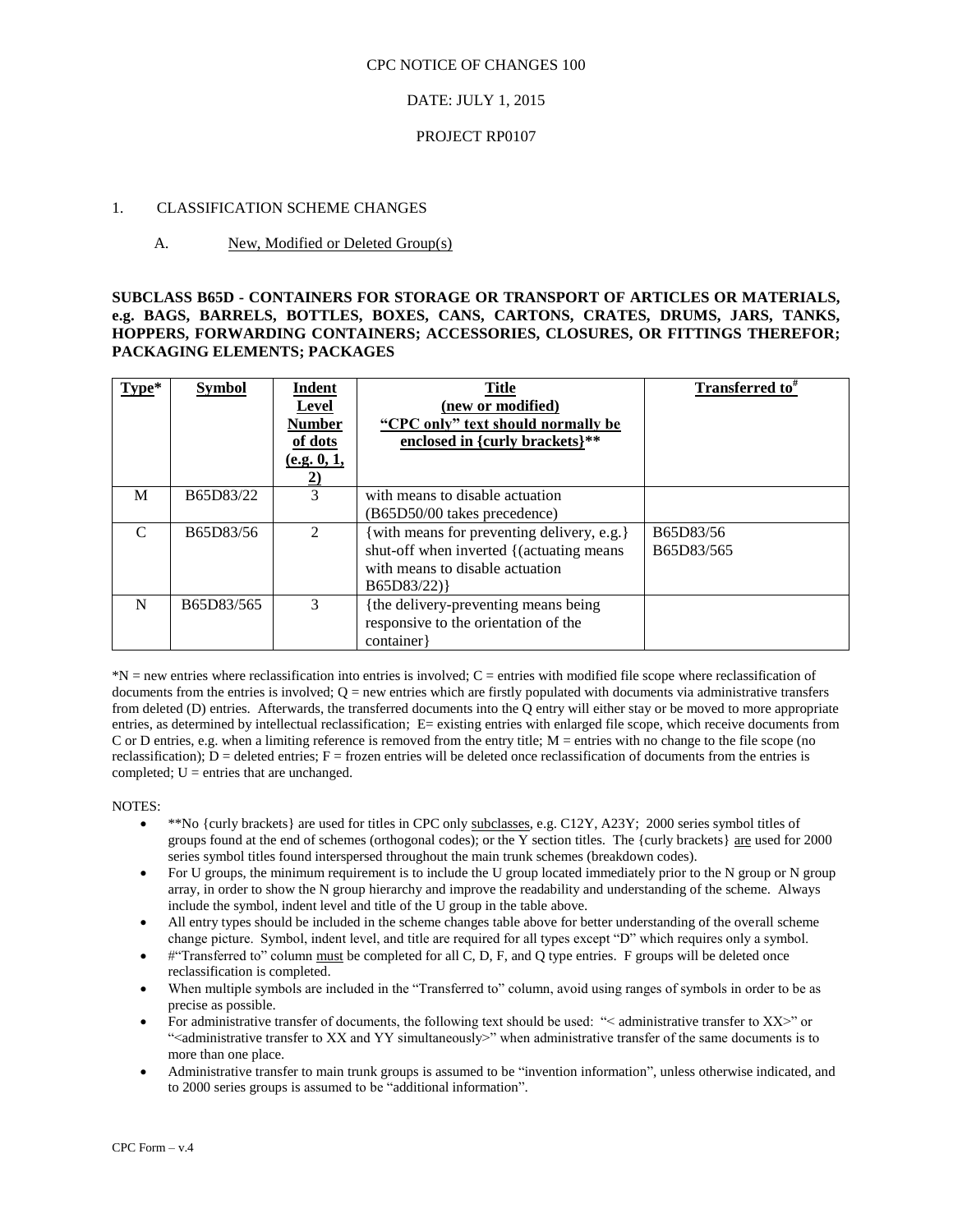#### DATE: JULY 1, 2015

#### PROJECT RP0107

#### B. New, Modified or Deleted Warning notice(s)

#### **SUBCLASS B65D - CONTAINERS FOR STORAGE OR TRANSPORT OF ARTICLES OR MATERIALS, e.g. BAGS, BARRELS, BOTTLES, BOXES, CANS, CARTONS, CRATES, DRUMS, JARS, TANKS, HOPPERS, FORWARDING CONTAINERS; ACCESSORIES, CLOSURES, OR FITTINGS THEREFOR; PACKAGING ELEMENTS; PACKAGES**

| Type* | <b>Location</b> | <b>Old Warning notice</b> | <b>New/Modified Warning notice</b>                                                                                                                                                                                   |
|-------|-----------------|---------------------------|----------------------------------------------------------------------------------------------------------------------------------------------------------------------------------------------------------------------|
| N     | B65D83/56       |                           | <b>WARNING</b><br>Group B65D83/56 is impacted by<br>reclassification into group B65D83/565.<br>Groups B65D83/56, B65D83/565 should be<br>considered in order to perform a complete<br>search.                        |
| N     | B65D83/565      |                           | <b>WARNING</b><br>Group B65D83/565 is incomplete pending<br>reclassification of documents from group<br>B65D83/56. Groups B65D83/56 and<br>B65D83/565 should be considered in order to<br>perform a complete search. |

 $N = new warning, M = modified warning, D = deleted warning$ 

NOTE: The "Location" column only requires the symbol PRIOR to the location of the warning. No further directions such as "before" or "after" are required.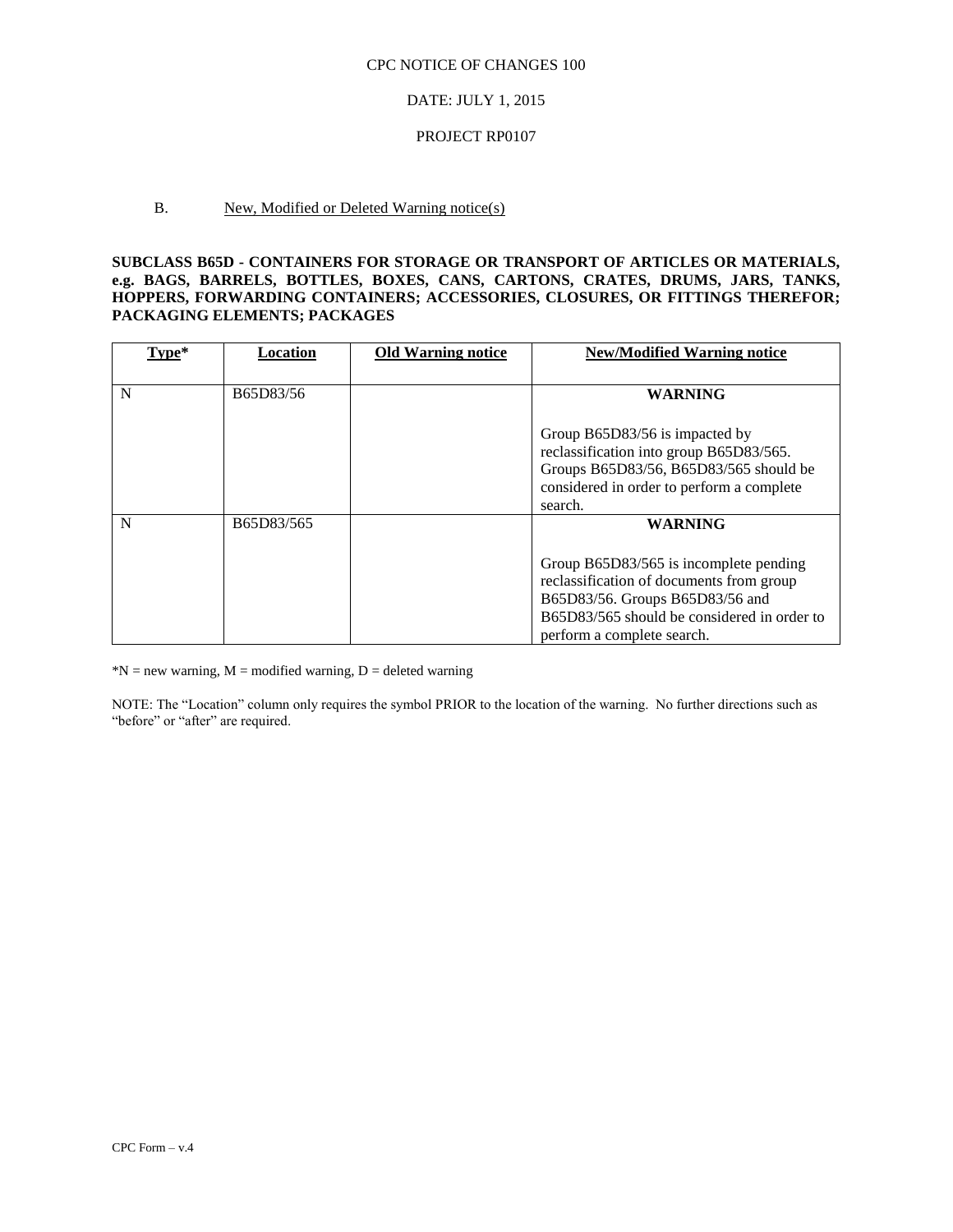DATE: JULY 1, 2015

PROJECT RP0107

# **2. A. DEFINITIONS (i.e. new or modified)**

Insert the following new definition:

# **B65D83/22**

### **with means to disable actuation (B65D50/00 takes precedence)**

### **Definition statement**

*This subclass/group covers:*

Actuator locking means that can be manually put in place again after use to prevent, e.g. unintended, actuation until next use.

The means may completely block the actuator or only restrict its course.

### **Informative references**

*Attention is drawn to the following places, which may be of interest for search:*

| Means for preventing delivery                                | <b>B65D83/56</b> |
|--------------------------------------------------------------|------------------|
| Hand-held spraying apparatuses (without any pressure         | B05B11/3059      |
| built inside the container) comprising means for locking the |                  |
| pump or its actuation means                                  |                  |

### **Special rules of classification within this subclass/group**

If an aerosol container comprises both, means for disabling actuation and means for preventing delivery, the document shall be classified in B65D83/22 and B65D83/56 even if these means are linked.

Example: US4542837 discloses a dome actuator (10) fitted to an aerosol container (12) wherein rotation of the upper part (14) of the dome actuator raises an actuating member (22) which actuates the dispensing valve when in a fully raised position, i.e. if the upper part (14) is rotated enough.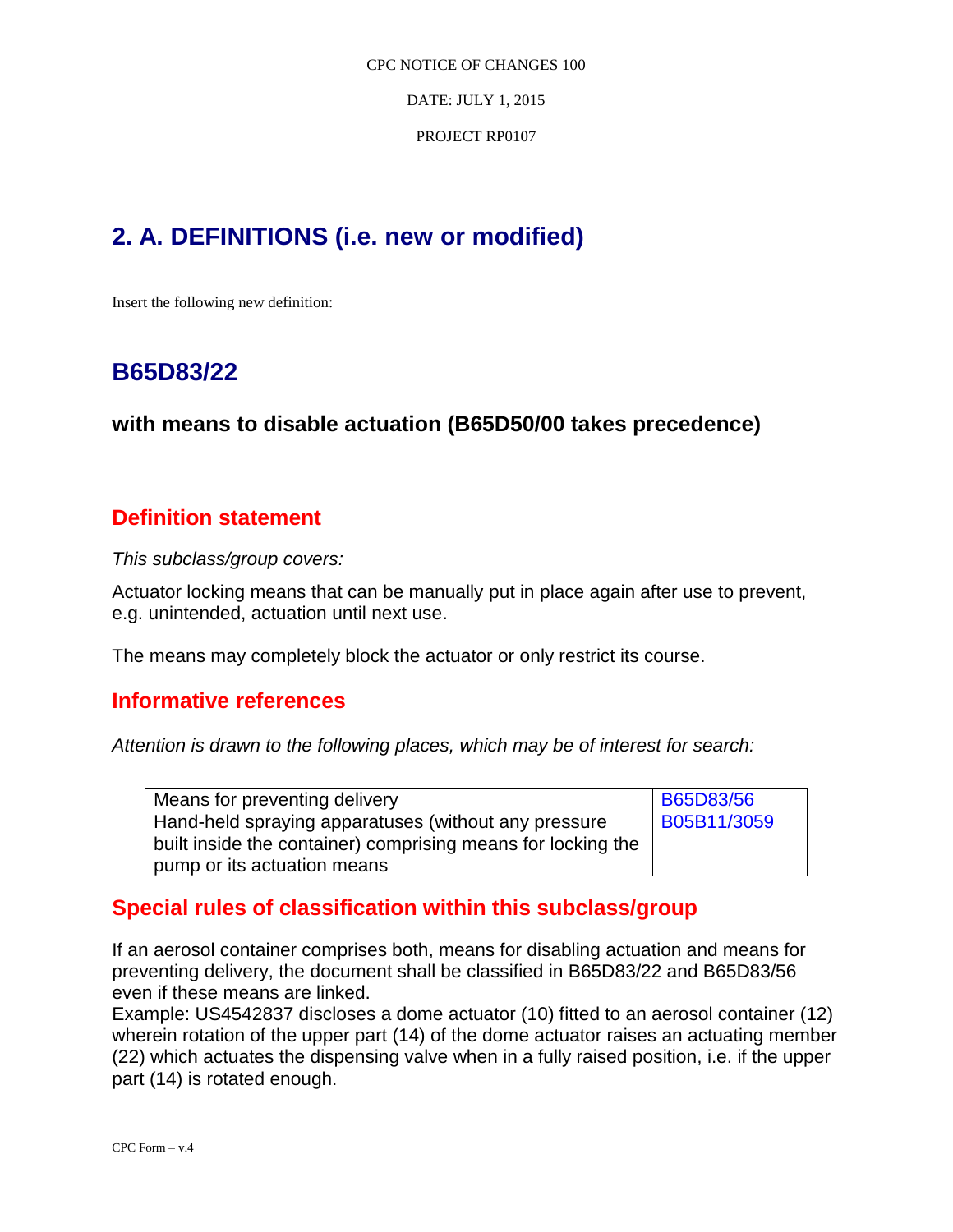DATE: JULY 1, 2015

PROJECT RP0107

Pressure on the actuating member (22) in a partially raised position will tend to lower it to its flush position with the top panel (24) and thereby will not actuate the dispensing valve. This aspect is classified in B65D83/56 since delivery is prevented and actuating is not disabled.

The fact that the actuator in the retracted position is immovable, i.e. locked is classified in B65D83/22.



Insert the following new definition:

# **B65D83/56**

**{with means for preventing delivery, e.g.} shut-off when inverted {(actuating means with means to disable actuation B65D83/22)}** 

### **References relevant to classification in this subclass/group**

*This subclass/group does not cover:*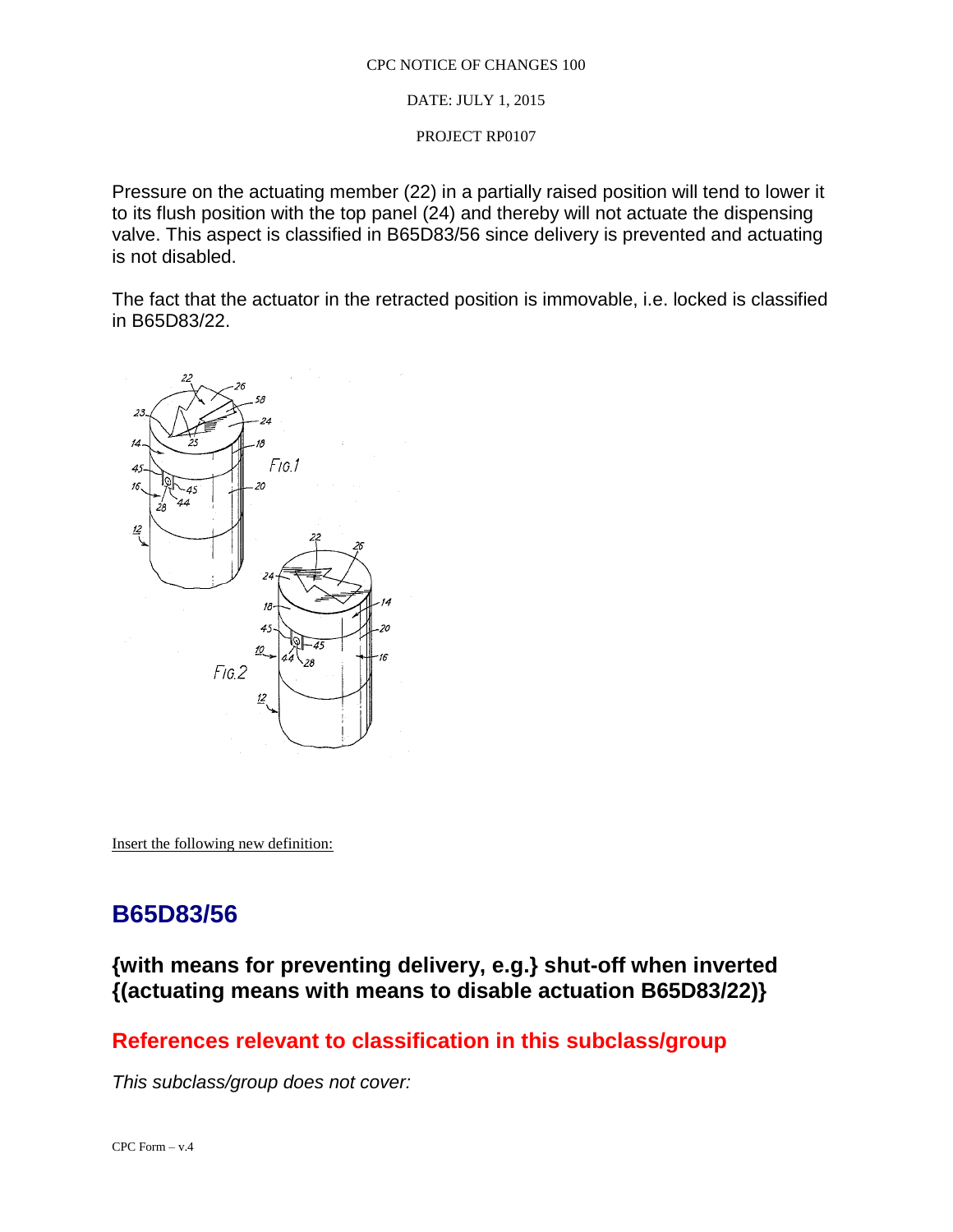#### DATE: JULY 1, 2015

#### PROJECT RP0107

| Closure caps                  | B65D83/40        |
|-------------------------------|------------------|
| Means for disabling actuation | <b>B65D83/22</b> |

### **Informative references**

*Attention is drawn to the following places, which may be of interest for search:*

| Hand-held spraying apparatuses (without any pressure built     | B05B11/0027 |
|----------------------------------------------------------------|-------------|
| inside the container) comprising means for preventing delivery |             |

### **Special rules of classification within this subclass/group**

If an aerosol container comprises both, means for disabling actuation and means for preventing delivery, the document shall be classified in B65D83/22 and B65D83/56 even if these means are linked.

Example: US4542837 discloses a dome actuator (10) fitted to an aerosol container (12) wherein rotation of the upper part (14) of the dome actuator raises an actuating member (22) which actuates the dispensing valve when in a fully raised position, i.e. if the upper part (14) is rotated enough.

Pressure on the actuating member (22) in a partially raised position will tend to lower it to its flush position with the top panel (24) and thereby will not actuate the dispensing valve. This aspect is classified in B65D83/56 since delivery is prevented and actuating is not disabled.

The fact that the actuator in the retracted position is immovable, i.e. locked is classified in B65D83/22.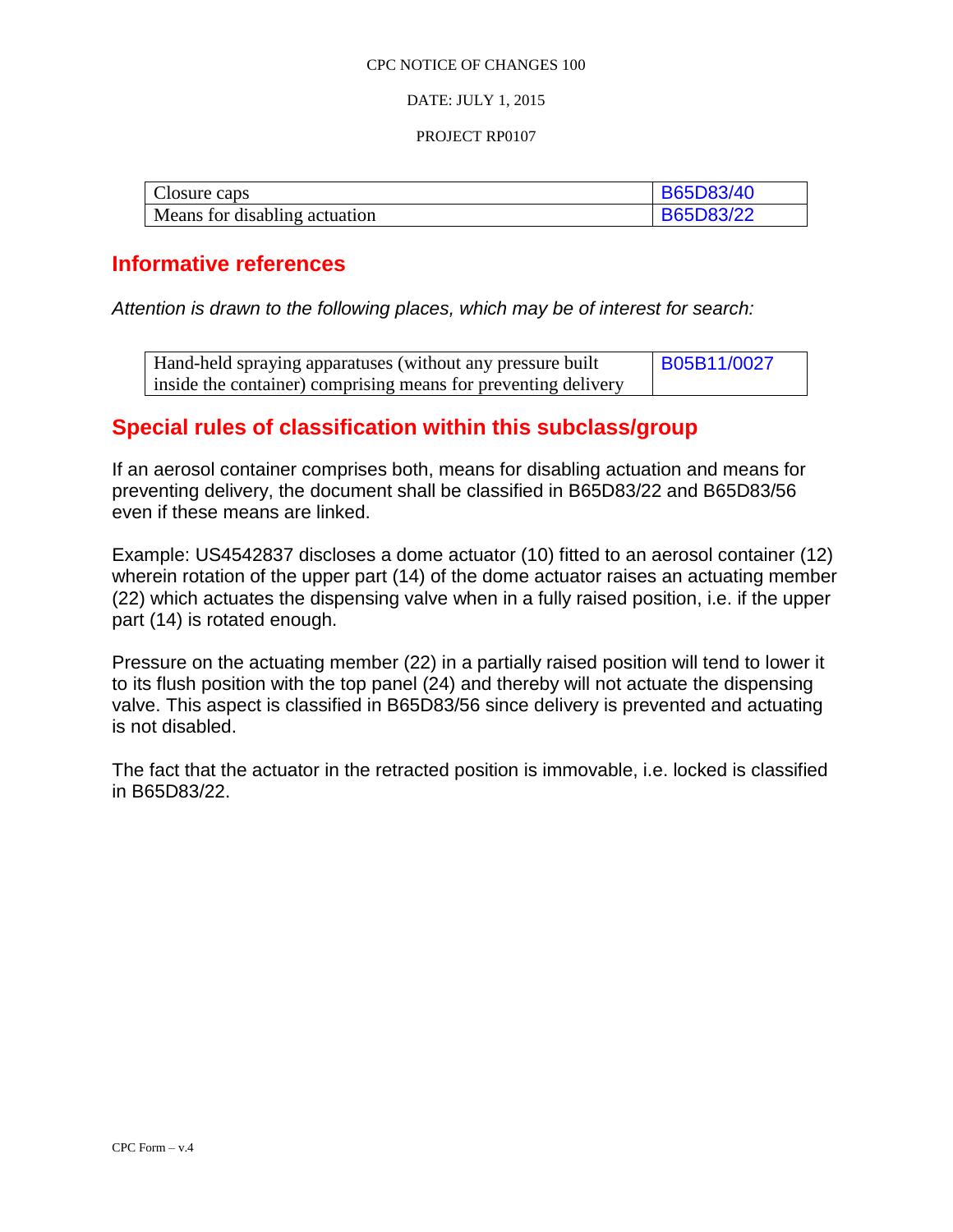### DATE: JULY 1, 2015

### PROJECT RP0107

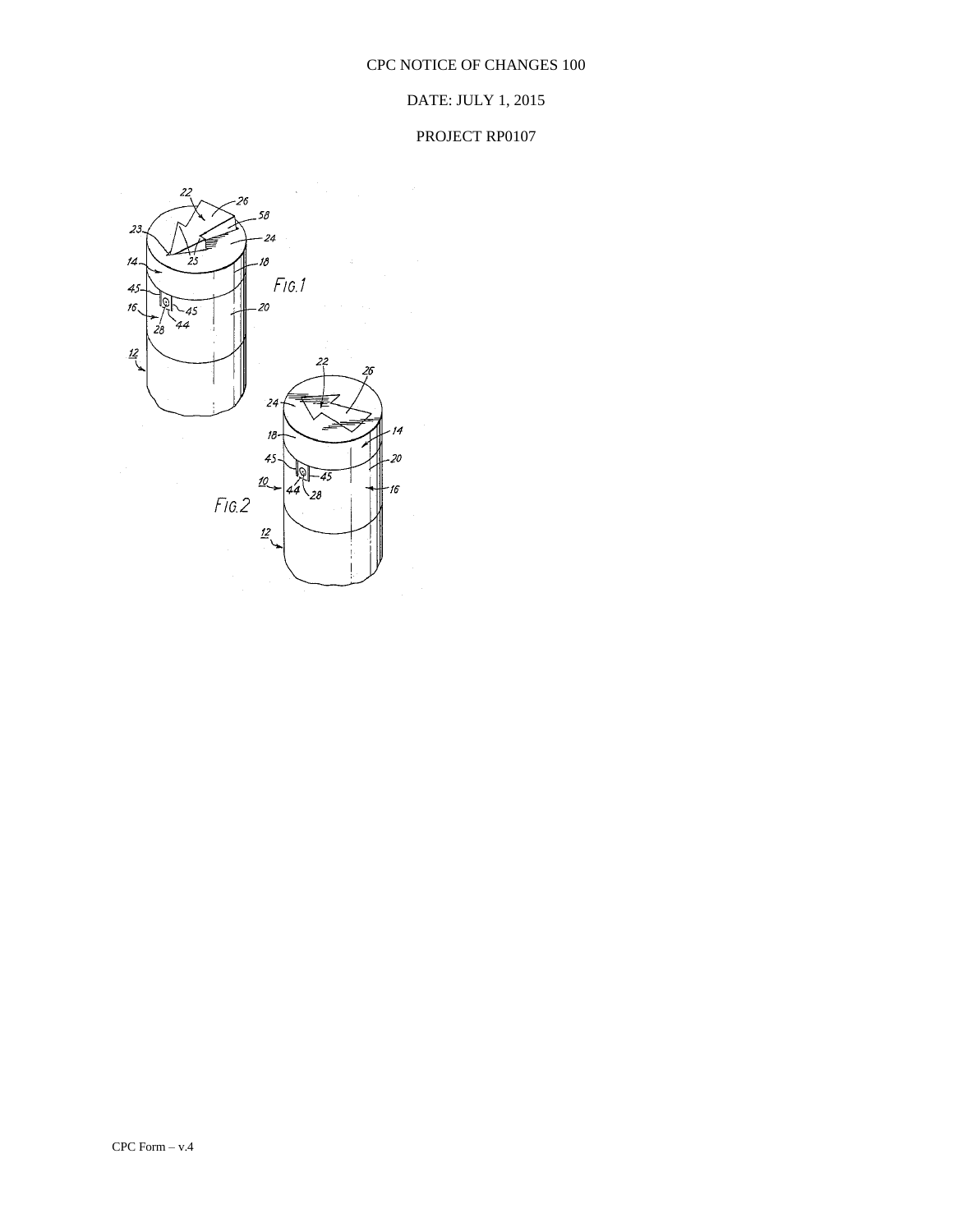DATE: JULY 1, 2015

#### PROJECT RP0107

Insert the following new definition:

# **B65D83/687**

## **{the products being totally mixed on, or prior to, first use, e.g. by braking an ampoule containing one of the products}**

### **Informative references**

*Attention is drawn to the following places, which may be of interest for search:*

| packaging two or more different materials which must be | <b>B65D81/32</b> |
|---------------------------------------------------------|------------------|
| maintained separate prior to use in admixture           |                  |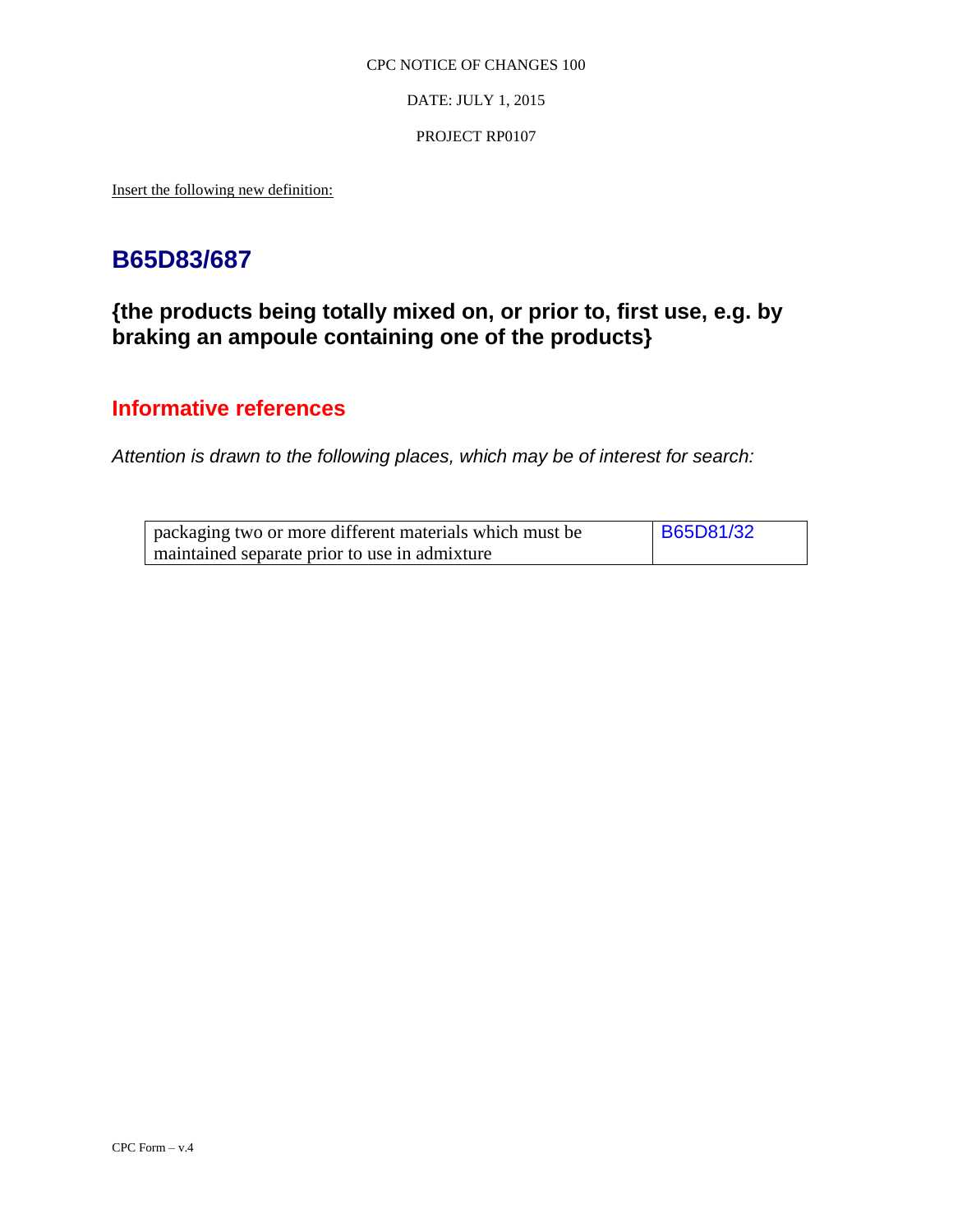#### DATE: JULY 1, 2015

#### PROJECT RP0107

#### 3. REVISION CONCORDANCE LIST (RCL)

| Type* | From CPC Symbol (existing) | To CPC Symbol(s)        |
|-------|----------------------------|-------------------------|
|       | B65D83/56                  | B65D83/56<br>B65D83/565 |

 $*C$  = entries with modified file scope where reclassification of documents from the entries is involved;  $Q$  = new entries which are firstly populated with documents via administrative transfers from deleted (D) entries. Afterwards, the transferred documents into the Q entry will either stay or be moved to more appropriate entries, as determined by intellectual reclassification;  $D =$ deleted entries.

NOTES:

- Only C, D, and Q type entries are included in the table above.
- When multiple symbols are included in the "To" column, avoid using ranges of symbols in order to be as precise as possible.
- For administrative transfer of documents, the following text should be used: "< administrative transfer to XX>" or "<administrative transfer to XX and YY simultaneously>" when administrative transfer of the same documents is to more than one place.
- Administrative transfer to main trunk groups is assumed to be "invention information", unless otherwise indicated, and to 2000 series groups is assumed to be "additional information".